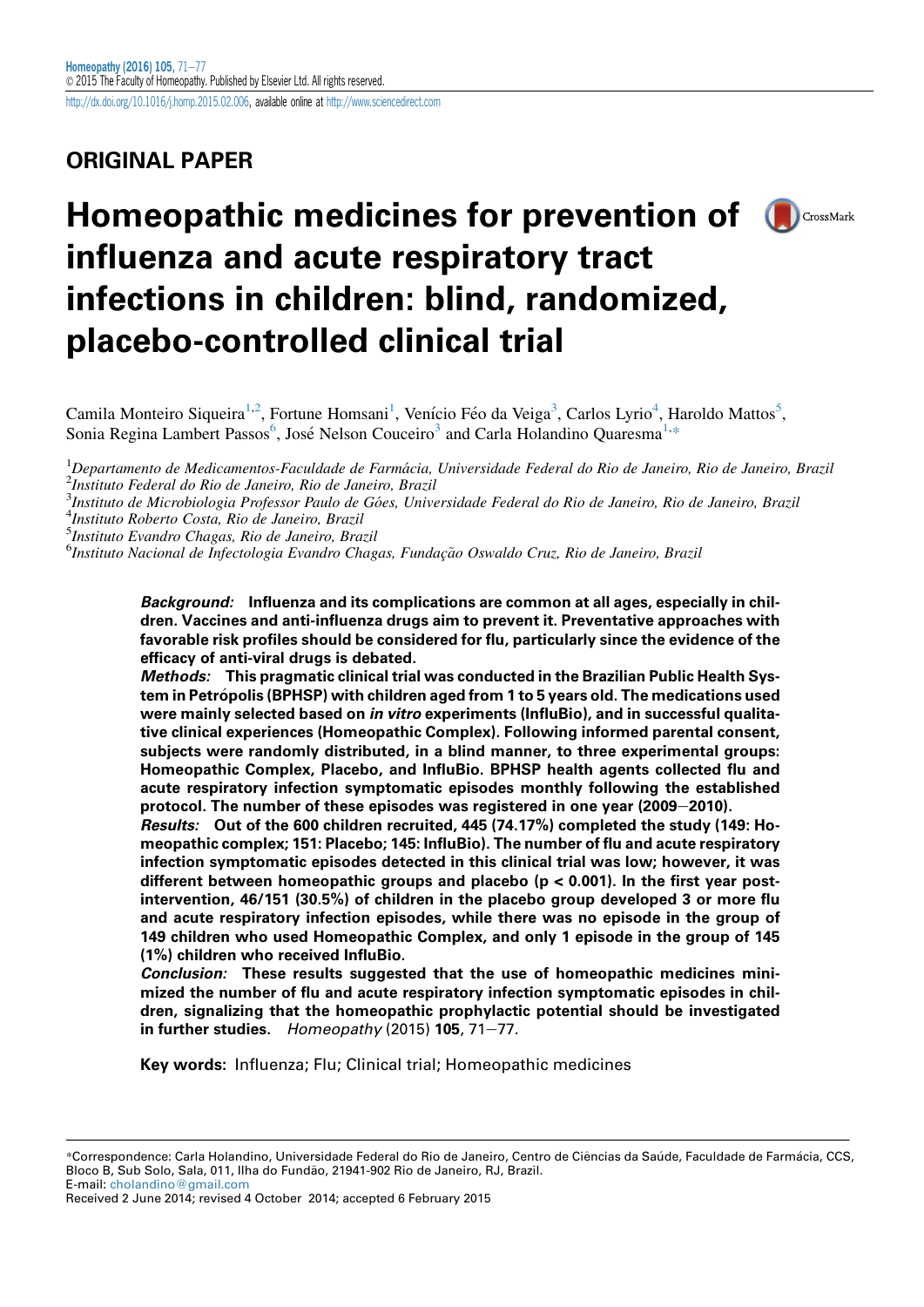## Introduction

Influenza (flu) is a viral disease that affects between 5 and 15% of the world population every year. It is caused by influenza viruses and the main symptoms are: high fever, aching muscles, headache and severe malaise, nonproductive cough, sore throat and rhinitis. The virus is transmitted from person to person via saliva, sneezing or droplets. Less frequently it is transmitted by contact with a surface that has the flu virus on it followed by contact with the mouth or nose. Influenza spreads rapidly in seasonal epidemics. Most infected people recover without any medical treatment, but in the very young, the elderly, and immune compromised individuals, influenza infection can lead to severe complications, such as pneumonia and death.<sup>[1,2](#page-6-0)</sup> Acute respiratory illness is the most common clinical infection in childhood and the most frequent reason for children's visits to the pediatrician.<sup>[3](#page-6-0)</sup>

The co-circulating H1N1 and H3N2 subtypes of influenza A viruses cause symptoms, such as: cough, breathlessness, fever, and sore throat.[4,5](#page-6-0) These viruses have been the main causal agents of annual flu outbreaks occurring in different regions of the world, resulting in  $3-5$  million severe cases of the disease and 500,000 deaths per year.<sup>[1](#page-6-0)</sup> Nowadays, there are many drugs that are currently prescribed in the treatment of influenza and acute respiratory infection symptoms, and some of these drugs act as neuraminidase inhibits (oseltamivir and zanamivir) and M2 inhibits (rimantadine and amantadine) in the treatment of human flu. Jackson et al (2010) did a systematic review to evaluate the prophylactic effect of these drugs, showing positive results; nevertheless, these authors signalized the need for further studies with specific populations, like the elderly and children. $6$  In fact, Shun-Shin verified the existence of a post-exposure prophylaxis when neuraminidase inhibitors were used in pediatric patients. However it is important to evaluate the risk and the possible appearance of resistant virus strains.[7](#page-6-0) Additionally, some studies indicate that the conventional drugs have some adverse effects like headaches, gastrointestinal events, nausea, vomiting and others.  $8,9,10$  Worrying aspects of these treatments are the rapid resistance acquired, which has been detected  $2-3$  days after the start of treatment, and the recommendation of not using them in children, especially because of the absence of published clinical trials done with children.<sup>[11](#page-6-0)</sup> Besides, zanamivir is an inhaled dry powder, delivered by a specific device, requiring minimum child autonomy to use this medicine.

Recently, Jefferson & Doshi<sup>[12](#page-6-0)</sup> published a systematic review of anti-influenza drugs, such as oseltamivir and zanamivir, in adults and children for the treatment and prevention of flu, without differences in mortality and complications after the use of such drugs. Besides, the authors detected several methodological shortcomings in clinical trials done with anti-influenza drugs in the last decades, and signaled the importance of full clinical studies to support the use of those drugs for the prevention of flu and its complications, such as pneumonia.<sup>[12](#page-6-0)</sup> Among others, these aspects shall stimulate the development of

Homeopathy

new drugs for the treatment of influenza and its complications.

Flu epidemics and pandemics caused by H1N1, H2N2 and H3N2 subtypes of influenza A viruses have been responsible for diseases that take devastating proportions.<sup>13-[16](#page-6-0)</sup> During the 20th century, four flu pandemics occurred, causing 50 million (Spanish, 1918–19), 2–4 million (Asian, 1956),  $1-2$  million (Hong-Kong, 1968) and  $0.7$  million (Russian, 1977 $-78$ ) estimated deaths. The first flu pandemic in the 21st century, also known as swine flu, had as its etiological agent influenza virus A H1N1 and caused nearly 17,000 deaths.<sup>[16](#page-6-0)</sup> This viral subtype still causes death in some countries.

Homeopathic medicines can prepared from biological materials containing microorganisms, such as viruses and bacteria. Biotherapies are included in this category as remedies prepared from biological products following homeopathic procedures.[17](#page-6-0) These medicines can be used to treat infectious diseases with known etiology.

In Brazil, the homeopathic physician Roberto Costa developed a biotherapy using living infectious microorgan-isms as etiological agents,<sup>[18](#page-6-0)</sup> called "living nosodes". These clinical results motivated a study, using Roberto Costa's methodology, to verify the in vitro effects of a living nosode prepared from infectious influenza A virus (A/Aichi/2/68 H3N2 strain).<sup>[19](#page-6-0)</sup> The results obtained from this in vitro study showed that this homeopathic medicine presented a stimulatory effect on J774.G8 macrophage cells, inducing an increase in the release of tumor necrosis factor [TNF- $\alpha$ ]. These promising *in vitro* results motivated the present clinical trial, developed from the same subtype of H3N2 influenza virus A (A/Victoria/3/75), and conducted in the Brazilian Public Health System (Rio de Janeiro, Brazil), comprising a significant number of children.

In Brazil, homeopathy was incorporated in the Public Health Service, through the National Policy on Complementary and Integrative Practices of the Health Ministry, published in  $2006$ <sup>20</sup> Since then, several different initiatives have been observed in several Brazilian Public Health Hospitals, including the city of Petropolis, (Rio de Janeiro state). Petrópolis was one of the first cities in Brazil to implement homeopathy in the Public Health System. These experiences with an homeopathic complex consisting of bacterial strains (Streptococcus and Staphylococcus) and inactivated influenza virus, as tested in the clinical trail reported in this paper. But were not conducted by methods permitting evaluation of their efficacy. Most of these results are unpublished and were maintained as governmental records. This background motivated this clinical trial, using children from Petrópolis that belong to different public health sets.

The present clinical trial evaluated the prophylactic potential of homeopathy in children  $(1-5$  years old) belonging to families from low economic and social classes who do not have access to the private health system and/or additional health care, at Petrópolis, Rio de Janeiro. Furthermore, Petrópolis is a mountain city with high humidity and low temperatures, climatic characteristics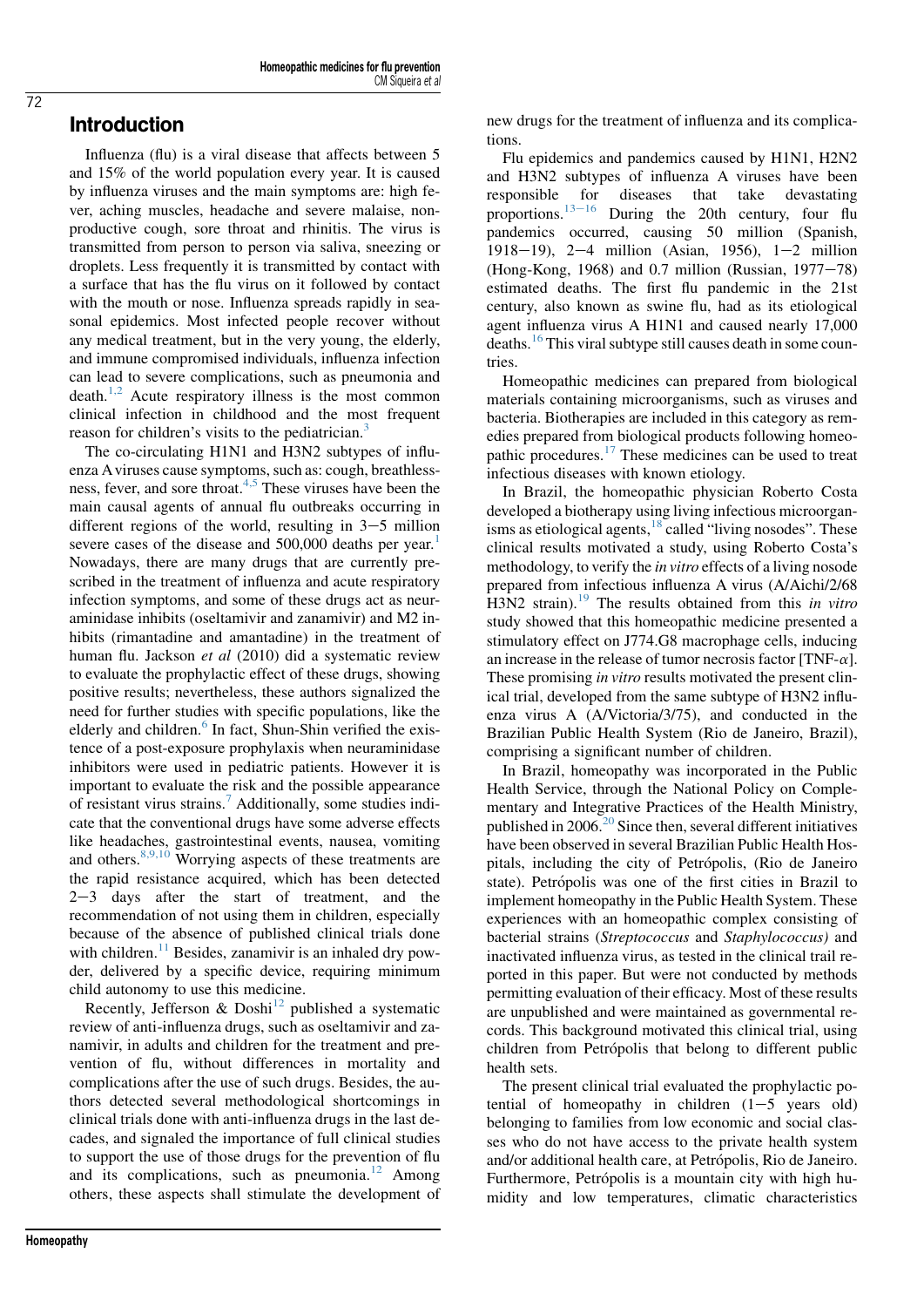which cause frequent episodes of flu and respiratory diseases, especially in children.

Considering the promising in vitro results obtained from infectious influenza A virus biotherapy<sup>[19](#page-6-0)</sup> and the recurrent health problems involved with flu, especially in children, who should not be submitted to traditional antiviral drugs, we developed a clinical trial to test the efficacy of homeopathic medicines in Brazilian children. In this project, two different homeopathic medicines, both classified as biotherapies, were tested: the first one was a biotherapy prepared from the intact influenza A virus sample (InfluBio); the second was a homeopathic complex traditionally used in Petrópolis for the prevention of acute respiratory infections (Homeopathic Complex). Following informed consent from parents or guardians children were randomly distributed, to three different experimental groups: Homeopathic Complex; Placebo; and InfluBio.

# Methods

This study was conducted in Petrópolis, a mountain city in the state of Rio de Janeiro, in which the prevalence of flu episodes increases significantly in early winter (June). This aspect was considered to establish the ideal period for the administration of test solutions. Having these aspects in mind, and since one of our aims was quantify the prophylactic effect of homeopathic medicines, we chose April (month that anticipates the beginning of winter there), to provide the children with the tested solutions. During April 2009, all recruited children received these solutions following our protocol, and when the temperatures began to decrease, featuring the arrival of winter (beginning of June), the use of all solutions was interrupted.

This parallel clinical trial was a randomized, tripleblind, placebo-controlled study comprising two phases. It was conducted in the period of April 2009 to March 2010, with 600 children  $(1-5$  years) from the Brazilian Public Health System in Petrópolis (BPHSP), Rio de Janeiro.

The inclusion criteria were: male or female patients, with no apparent disease. Children who lived in geographical areas that were difficult to monitor and those with the following characteristics were excluded: history of wheezing and asthma, HIV infection, immunodeficiency, type I diabetes, malignancies, corticosteroid treatment, congenital anomalies, liver disease, history of at least 1 episode of respiratory infection in the thirty days prior to the beginning of the study. The children who attended the eligibility criteria were consequently invited to take part until there were 600, including only the ones whose guardians signed the written Informed Consent Form. All the procedures were approved by the Ethics Committee at the Federal University of Rio Janeiro, Brazil, under the registration number 194/08. The trial was registered at [www.ensaiosclinicos.gov.br](http://www.ensaiosclinicos.gov.br) and received the Universal Trial Number (UTN: U1111-1169-4297).

The children were randomized followed a numbered list to three intervention groups (Homeopathic Complex, Placebo, and InfluBio), with 200 patients each (1:1:1), block sizes of 6, using Epi Info software. Following this list, and also to guarantee concealment, independent pharmacists dispensed the test solutions to the health agents who gave the solutions to child's parent or guardian. During the study, neither the families nor the health agents and doctors knew which solution was being given to each child. To this effect, we created a random code of letters (A, B, C) to identify the solutions, which was kept under the custody of the general coordinator of the research.

So, the following groups were blinded: the patients and their guardians; physicians; health agents; and the researchers who performed the data analysis. The physicians  $(n = 300)$  and health agents  $(n = 400)$  were trained according to an established protocol, which was identical to each child. Besides, an initial assessment performed by these physicians and health agents consisted of data acquisition of anthropometric data, through a standardized questionnaire. Additionally, the children's medical record was consulted, to verify the frequency in which specific symptoms (fever, runny nose, prostration, myalgia, headache and cough) showed up the year before this research.

The "D-day", April 9th (2009), was establish to start this project following a protocol previously discussed with physicians and with health agents who belong to BPHSP. Each test solution was administered by the child's tutor twice a day, for 30 days, in April. The dosage applied was 1 drop/year of age, and the sample was previously diluted in a tablespoon of filtered water.

The children were monitored monthly, for 1 year, by the health agents using the same standardized questionnaire, and evaluated the need (or not) of the physician interference. This monitoring followed the criteria of syndromic surveillance for respiratory tract diseases, according to the International Classification of Primary Care (ICPC) classification, guided by the Center for Disease Control and Prevention, which considers fever, runny nose, cough, headache, myalgia and prostration, as symptoms of human influenza and acute respiratory infections. $21$  Additionally, all the medical records and entry sheets were revised through the final analysis, aiming to have a high-quality control of data.

## Preparation of test solutions

InfluBio was prepared from purified influenza virus sample A/Victoria/3/75 (H3N2), provided by the Virus Surface Structure Laboratory from Paulo de Góes Institute of Microbiology at the Federal University of Rio de Janeiro, Brazil. Briefly, 1 ml of this infectious virus suspension at 10,240 HAU/25  $\mu$ L was diluted in 9 ml of sterile distilled water in order to make the first dilution (1:10 dilution), following Brazilian Homeopathic Pharmacopea.<sup>17</sup> This 1:10 sample was submitted to 100 mechanical sucussions for 33 s (approximately 3 Hz), using Autic $^{\circledR}$  Brazilian machine, originating the first potency, which was named decimal (1 dH,  $10^{-1}$ ). This procedure was successively repeated to obtain biotherapy 30 dH  $(10^{-30})$ , which was de-nominated InfluBio.<sup>[17,22](#page-6-0)</sup>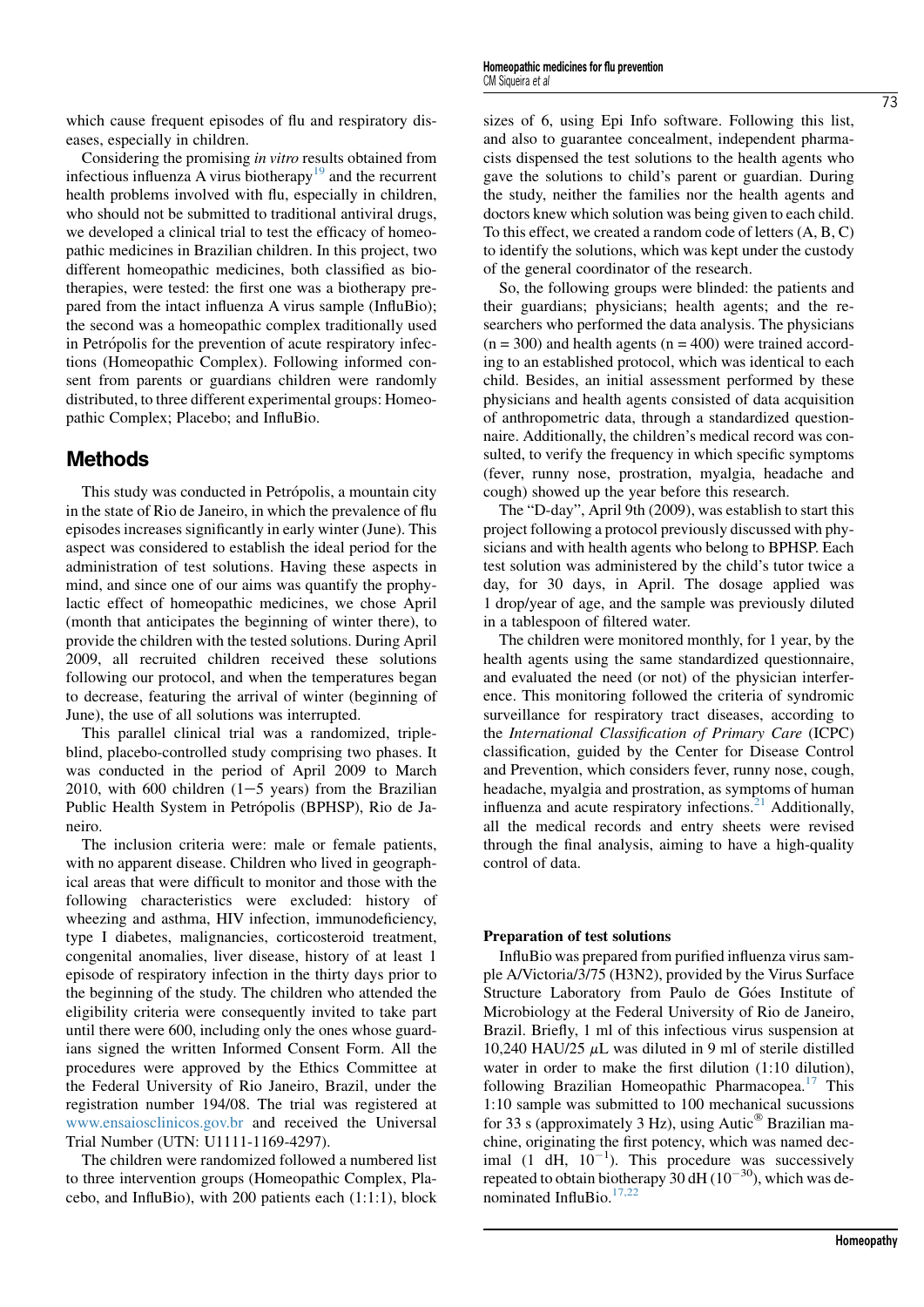The other medicine used in this trial was a homeopathic complex composed of bacterial strains (Streptococcus and Staphylococcus) and inactivated influenza virus, prepared following the same homeopathic procedures<sup>[17](#page-6-0)</sup> until the 30 dH potency, which corresponds to a dilution of  $10^{-30}$ . This medicine is used routinely in patients in the BPHSP, for the prophylaxis and treatment of diseases of the upper respiratory tract.

All test solutions were prepared in the Pharmacy of Roberto Costa's Institute and bottled in amber glasses with a dropper, prepared at the same time and under the same laboratory conditions, under the supervision of a homeopathy pharmacist. The placebo was the biotherapy vehicle, i.e. ethanol 30% (v/v), which is commonly employed as a vehicle for homeopathic medicines.<sup>[20](#page-6-0)</sup> All solutions were identical in appearance and taste.

#### Outcome measures and end points

Primary end points: we compared the number of episodes of flu and acute respiratory infection in one year  $(2009-2010)$ , as well as the duration, in days, of flu and acute respiratory infection symptoms among the intervention group (InfluBio), the active control (Homeopathic Complex), and Placebo group. To characterize the number of flu and acute respiratory infection episodes, at least two of the following symptoms had to be present: fever (Temperature  $> 37.8$  °C), runny nose, prostration, myalgia, headache and cough.

Adverse event monitoring: adverse events were reported by child's tutor to the health agents, through an open questionnaire, without a checklist, in order to avoid bias.

#### Statistical analysis

Analyses per protocol, at 5% level of significance, were carried out in a blind manner using the Statistical Package for the Social Science (SPSS v.17).<sup>[23](#page-6-0)</sup> Using boxplot graphics, the distribution of flu and acute respiratory infection episodes number was described in a 12-month followup. Additionally, Mann-Whitney test was applied to compare the intervention groups.  $24,25,26$  To make all pairwise comparisons between groups (placebo versus each one of the medicines, and homeopathic medicines among themselves), ANOVA post-test (Tukey's honest significance difference) was performed. We also assumed an intention to treat (ITT) analysis, including all missing patient according their original randomization, considering the worst scenario for each individual who presented at least 2 episodes of flu in the follow-up period.

### **Results**

Of the 600 children selected for the study, 445 (74.17%) children finished it and 155 (25.83%) children were classified as dropouts, since they quit during the research period. The main reasons for this loss were change of residence or adhesion to private health insurance plans (Figure 1). An important fact to be mentioned is that no child died during the study.

Of the children who participated until the end of the study, the mean age (SD) was 2.4 years without differences among groups ([Table 1\)](#page-4-0). The mean body mass index (BMI) was approximately 16 kg/m<sup>2</sup>, the ratio between males and females, in different groups, was similar. When race and area of residence were observed, it was verified that most of the children were classified as white and mulattos living in the urban area. It was observed that, in the previous year, most children had had at least one episode of either flu or acute respiratory infection [\(Table 1](#page-4-0)).

In general, the number of flu and acute respiratory infections episodes detected was low. However, the incidence in the group, which received placebo was higher ([Figure 2\)](#page-4-0), when compared to the groups which received homeopathic medications, as well as the children who had more than two episodes of flu and acute respiratory infections in the first



Figure 1 Flowchart of children included in the study.

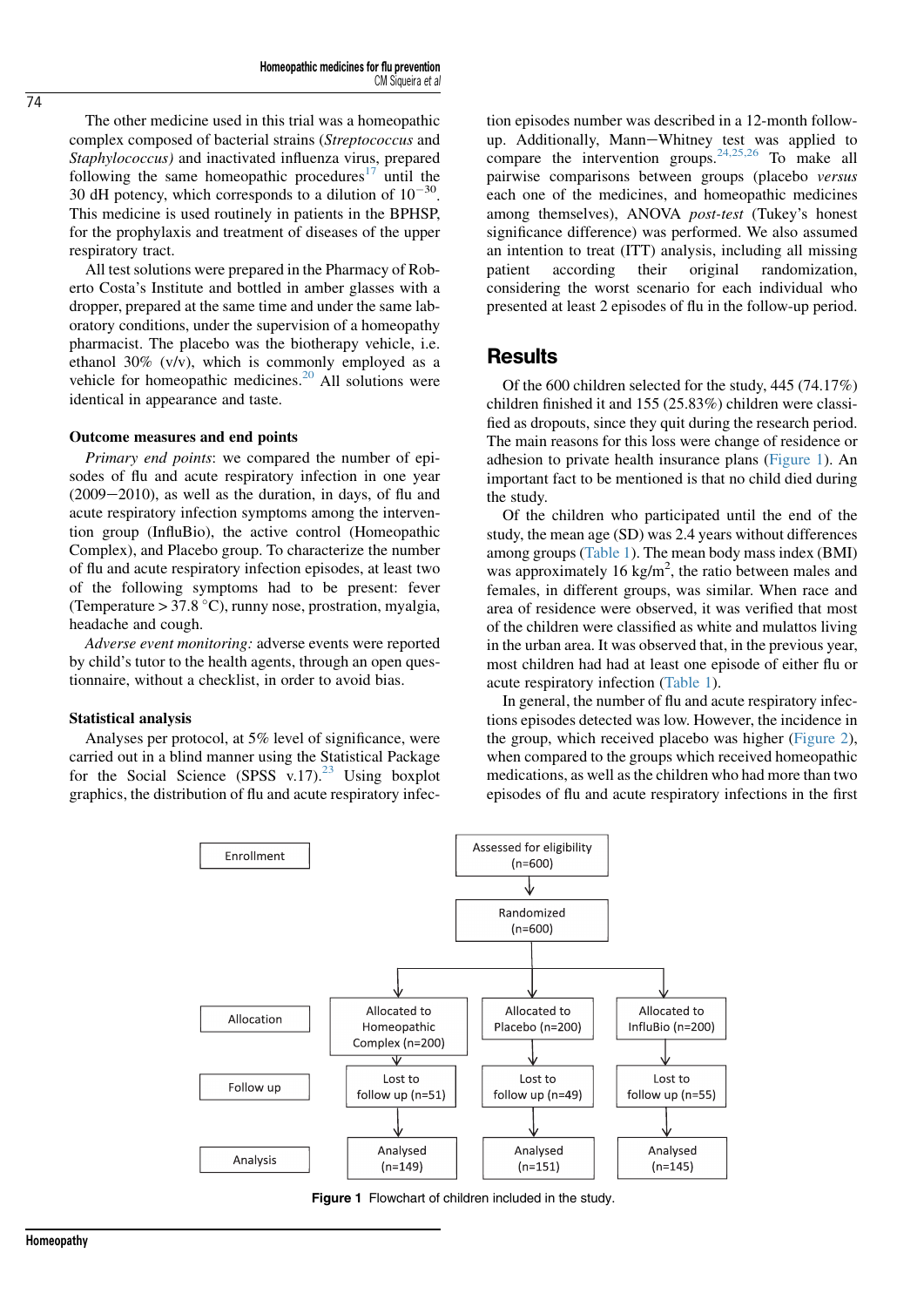<span id="page-4-0"></span>Table 1 Baseline and socio-demographic characteristics of children enrolled in clinical trial by intervention groups

| Characteristics                                         | Homeopathic<br>Complex<br>$(n = 149)$ | Placebo<br>$(n = 151)$ | <i><b>InfluBio</b></i><br>$(n = 145)$ |  |  |  |  |
|---------------------------------------------------------|---------------------------------------|------------------------|---------------------------------------|--|--|--|--|
| Age (years)                                             | $2.4 + 1.2$                           | $2.4 + 1.1$            | $2.6 + 1.1$                           |  |  |  |  |
| $\overline{BM}$ (kg/m <sup>2</sup> )                    | $16.3 \pm 2.4$                        | $16.3 \pm 2.6$         | $16.2 \pm 1.6$                        |  |  |  |  |
| Sex (n; %)                                              |                                       |                        |                                       |  |  |  |  |
| Female                                                  | 63 (42.3)                             | 73 (48.3)              | 62 (42.8)                             |  |  |  |  |
| Male                                                    | 84 (56.4)                             | 74 (49.0)              | 83 (57.2)                             |  |  |  |  |
| Missing                                                 | 2(1.3)                                | 4(2.6)                 | 0                                     |  |  |  |  |
| Race (n; %)                                             |                                       |                        |                                       |  |  |  |  |
| Yellow                                                  | 1 $(7)$                               | 0                      | 0                                     |  |  |  |  |
| White                                                   | 77 (51.7)                             | 74 (49.0)              | 76 (52.4)                             |  |  |  |  |
| <b>Black</b>                                            | 18 (12.1)                             | 21 (13.9)              | 15 (10.3)                             |  |  |  |  |
| Mixed race                                              | 38 (25.5)                             | 40 (26.5)              | 42 (29.0)                             |  |  |  |  |
| Missing                                                 | 15(10.1)                              | 16 (10.6)              | 12(8.3)                               |  |  |  |  |
| Area of residence (n; %)                                |                                       |                        |                                       |  |  |  |  |
| Rural                                                   | 9 (6)                                 | 6 (4)                  | 12(8.3)                               |  |  |  |  |
| Urban                                                   | 116 (77.9)                            | 121 (80.1)             | 113 (77.9)                            |  |  |  |  |
| Rural/Urban                                             | 12 (8.1)                              | 12 (7.9)               | 10(6.9)                               |  |  |  |  |
| Missing                                                 | 12(8.1)                               | 12(7.9)                | 10(6.9)                               |  |  |  |  |
| Previous flu and acute respiratory infection syntomatic |                                       |                        |                                       |  |  |  |  |
| episodes <sup>*</sup> (n; %)                            |                                       |                        |                                       |  |  |  |  |
| 0                                                       | 11 (8.9)                              | 16 (12.8)              | 20 (16.4)                             |  |  |  |  |
| 1                                                       | 43 (35)                               | 47 (37.6)              | 47 (38.5)                             |  |  |  |  |
| 2                                                       | 28 (22.8)                             | 24 (20.8)              | 24 (19.7)                             |  |  |  |  |
| 3<br>$\geq 4$                                           | 21 (17.1)                             | 17 (13.6)              | 12(9.8)                               |  |  |  |  |
|                                                         | 20 (16.3)                             | 19 (15.2)              | 19 (15.6)                             |  |  |  |  |

\* Number of flu/ARI episodes detected considering the previous year of this clinical trial (2008).

year after intervention [\(Table 2\)](#page-5-0). This difference reached statistical significance ( $p < 0.001$ ), when the groups of homeopathic medicine and placebo were compared ([Table 3\)](#page-5-0). Nevertheless, no statistically significant difference was detected between the homeopathic medicines ( $p = 0.99$ ), taking into consideration the follow-up period ([Table 2;](#page-5-0) Figure 2). The ANOVA post-test (Tukey's HSD) indicated a significantly higher difference when pairwise compari-



Figure 2 Box-plot of flu and acute respiratory infections episodes number according to intervention groups. \* $p$  < 0.01: p value comparing Homeopathic Complex versus Placebo; \*\*p < 0.001: p value comparing Placebo versus InfluBio; \*\*\*  $p = 0.99$ : p value comparing Homeopathic Complex versus InfluBio. The outlier point indicates the child that presented more than 4 episodes of flu and acute respiratory infections in 12 months.

sons were done (placebo versus each one of the medicines). However, no significance difference was detected when the medicines were compared between themselves, considering the same period [\(Table 3](#page-5-0)).

Considering time in months (median, interquartile range) before the appearance of Flu/ARI episodes (Weighted Average), 49 and 52 children who received Homeopathic Complex or InfluBio samples, respectively (May 2009), presented only one flu or ARI episode ([Table 2\)](#page-5-0), without any statistically significant difference between these groups  $(p > 0.05)$ . In contrast, children who received placebo showed an increase of flu and acute respiratory infection symptoms in the second month (June 2009; data not shown) or in the third month (July 2009).

Additionally, children with flu, acute respiratory infection or other symptoms were always directed to the nearest surgery or received medical care by the coordinator of this research at the Roberto Costa Institute. They were not submitted to laboratory tests, and the symptoms were reported, by guardians, to the health agents. In order to avoid bias in the data collection, the symptoms were registered without a checklist, considering ICPC classification.<sup>[21](#page-6-0)</sup> It is important to point out that no discomfort or death induced by the use of test solutions were reported by the children's families during the period of this clinical trial.

## **Discussion**

This study was the first to evaluate the prevention and clinical efficacy of two homeopathic medicines, InfluBio and Homeopathic Complex, compared to placebo. A prophylactic effect of the biotherapies tested could be observed since the percentage of children with more than two episodes of flu and acute respiratory infection was lower in patients treated with these homeopathic remedies as compared to those who used placebo.

The present study indicates that the occurrence of respiratory symptoms in children who received placebo was later than in those who received the homeopathic medicines, suggesting a pathogenetic effect triggered by them. Dantas et al reported in a systematic review considering 156 homeopathic pathogenetic trials (HPTs), with 2815 volunteers and 143 medicines, the presence of 20,538 pathogenetic effects (median  $6.5$  per volunteer).<sup>[23](#page-6-0)</sup> HPTs are exclusively applied by homeopathic therapy and based on testing a substance prepared following the homeopathic procedures, with human healthy volunteers, aiming to detect signals and symptoms derived from these homeopathic medicines. In our work, we registered flu and acute respiratory infection symptomatic episodes in the first month after the use of homeopathic medicines; nevertheless, the placebo group only had the same symptoms from the third month on post-intervention. Thus, we can not rule out that the early onset of these symptoms may be due to the pathogenetic effect triggered by the use of ho-meopathic substances, as detected in other trials.<sup>[23,24](#page-6-0)</sup>

There are many drugs that are currently prescribed in the treatment of influenza and acute respiratory infection symptoms. Jackson et al (2010) did a systematic review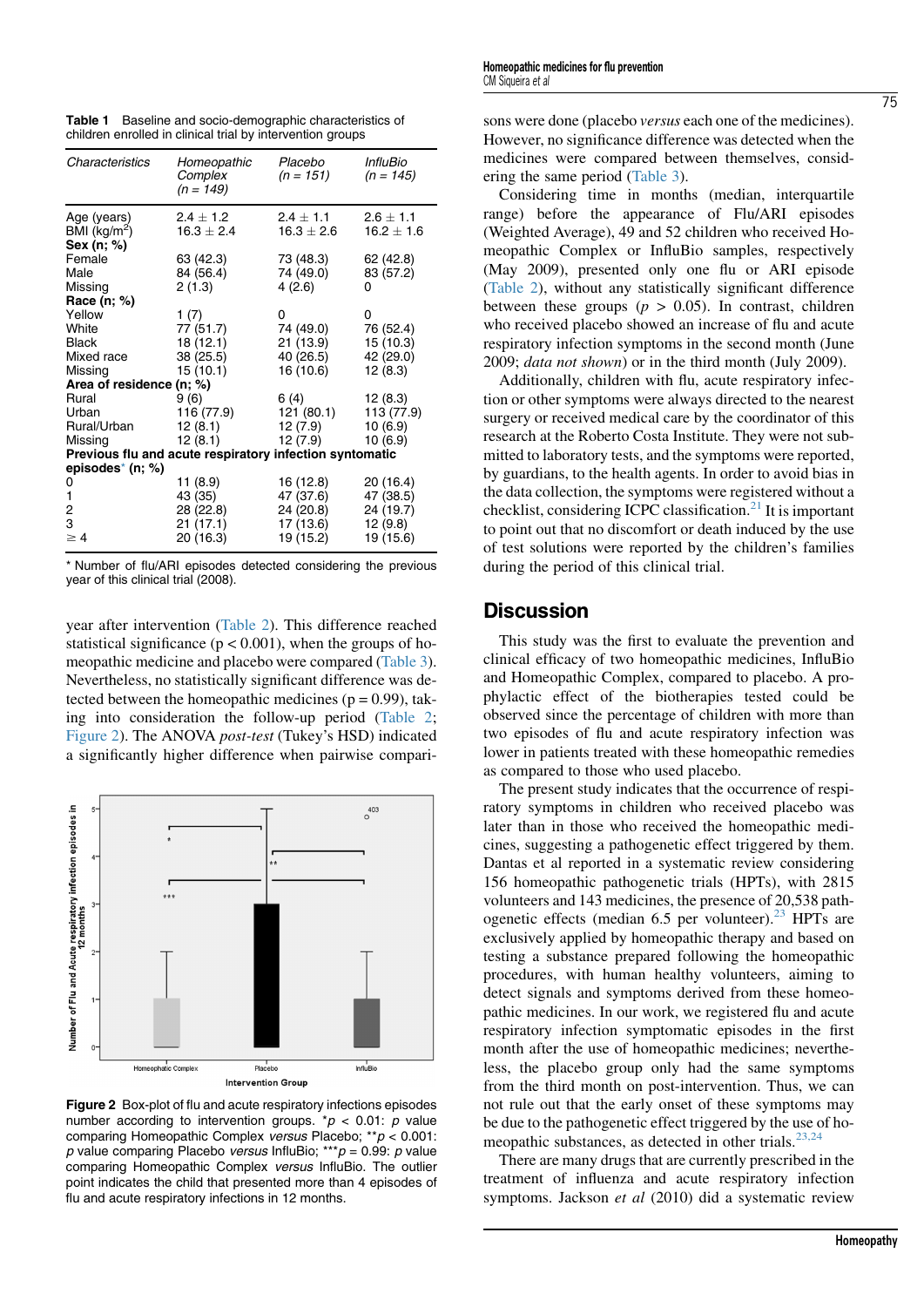CM Siqueira et al

|                                                             | Number of flu and acute respiratory infections symptomatic episodes in the first year post-intervention (%) |                        |                       |            |                         |  |
|-------------------------------------------------------------|-------------------------------------------------------------------------------------------------------------|------------------------|-----------------------|------------|-------------------------|--|
|                                                             |                                                                                                             |                        |                       |            | $\geq 4$                |  |
| <b>Samples Tested</b><br>Homeopathic complex<br>$(n = 149)$ | 95 (63.68%)                                                                                                 | 49(32.9%)              | 5(3.4%)               |            |                         |  |
| Placebo ( $n = 151$ )<br>InfluBio ( $n = 145$ )             | 102 (67.5%)<br>$90(62.1\%)$                                                                                 | 1 (0.7%)<br>52 (35.9%) | 2(1.3%)<br>$2(1.4\%)$ | 27 (17.9%) | 19 (12.6%)<br>$1^*$ (0) |  |

<span id="page-5-0"></span>Table 2 Number and percentual values of flu and acute respiratory infections symptomatic episodes in the first year post-intervention

Outlier child who presented more than 4 episodes of flu and acute respiratory infection symptomatic episodes

to evaluate the prophylactic effect of these drugs, showing positive results; nevertheless, these authors signalized the need for further studies with specific populations, like the elderly and children.<sup>[6](#page-6-0)</sup> In fact, Shun-Shin verified the existence of a post-exposure prophylaxis when neuraminidase inhibitors were used in pediatric patients.

Our results indicated that participating children were similar in clinical and socio demographic characteristics, suggesting that randomization was successful. Besides, all the children presented a healthy profile, and the number of children who abandoned this study was homogeneous considering the three groups [\(Table 1\)](#page-4-0).

The literature shows that flu and acute respiratory infections isolated symptoms are very common in childhood. This is an important fact since these patients are subject to excess hospitalizations, medical visits and need for antibiotic use.[25,26](#page-6-0) Additional studies showed that influenza in childhood has a significant economic impact causing school absenteeism, parental absenteeism from work, and secondary illness in families, due to infection transmission. $27$ 

Petropolis, the city in which this study was carried out, presented cold and wet climatic characteristics, favoring the emergence of flu and acute respiratory infection. Besides these climatic aspects, the children who participated in this study belong to low economic classes and were attended by the public health service, which adds important economic aspects to the present study. Although Brazil does not have a database about influenza infection costs, in Italy, Esposito et al (2011) verified that this cost can reach about  $\in$  132/day/child.<sup>[30](#page-6-0)</sup> This is an important point to be discussed given the economic reality of the families attended by the public health system in Brazil. The homeopathic solutions tested in this work are cheaper when compared to traditional medicines used to treat flu and acute respiratory episodes. This aspect increases the importance of this clinical trial, considering that each 10 ml ho-

Table 3 Pairwise comparisons of number of flu and acute respiratory infection symptomatic episodes considering 12 months of follow-up

| <b>Intervention Group</b>                                | Compared to                               | p value<br>(Tukey's HSD) |
|----------------------------------------------------------|-------------------------------------------|--------------------------|
| Homeopathic Complex<br>$(0; 0-1)$                        | Placebo $(0; 0-3)$                        | < 0.001                  |
| InfluBio $(0; 0-1)$<br>Homeopathic Complex<br>$(0; 0-1)$ | Placebo $(0; 0-3)$<br>InfluBio $(0; 0-1)$ | < 0.001<br>0.99          |

meopathic bottle costs nearly  $\epsilon$  1.50 and lasts one month for each child patient.

In the year prior to this clinical trial, the Information System of Epidemiological Surveillance Influenza (Sivep\_Gripe/Brazil) registered 9.5% of total hospital demand of flu syndrome, with the following rates: children aged  $0-4$  years (43.3%), followed by the range of  $5-14$ years (22.9%) and  $15-24$  years (10.9%). The other age groups were responsible for  $22.8\%$  of the cases.<sup>31</sup> These data reinforce the importance of the present study, considering the high susceptibility of children and the need of new medicines, as homeopathy, with prophylactic potential and absence of side effects.

#### Safety aspects

The low incidence of adverse events in homeopathy has been demonstrated previously.<sup>[32](#page-6-0)–[34](#page-6-0)</sup> In the present study, the quantification of adverse effects was done without a checklist not to bias the results. This procedure may have contributed to the absence of these effects reported, considering that, in this case, the patient did not have knowledge of the types of incidents that could appear in the period of research.

It is important to mention that children who used homeopathic medicines sometimes presented symptoms of flu and acute respiratory infection one month after the use, probably related to treatment. This clinical profile is common observed after traditional vaccination, which could be justified by immune system activation. In contrast, children who received placebo presented these symptoms after three months of the beginning of research; i.e., approximately in July, when in Brazil the incidence of flu and acute respiratory infection is high because of the winter. Another key point detected in this study is that the children who received homeopathic medicines presented, in general, only one episode of flu and acute respiratory infection, while the placebo group had three episodes (Table 3). These results showed that both medicines tested were superior to placebo, suggesting their prophylactic effect against flu and acute respiratory infections.

Despite the difficulties, the monitoring of the children was crucial for the recording of the data analyzed. Some other restrictions included the large number of people and professionals involved and the length of this clinical trial. These limitations may have contributed to the dropout of 25.83% (155) of the children studied. These losses, however, were distributed evenly among the groups, showing the efficacy of the randomization procedure.